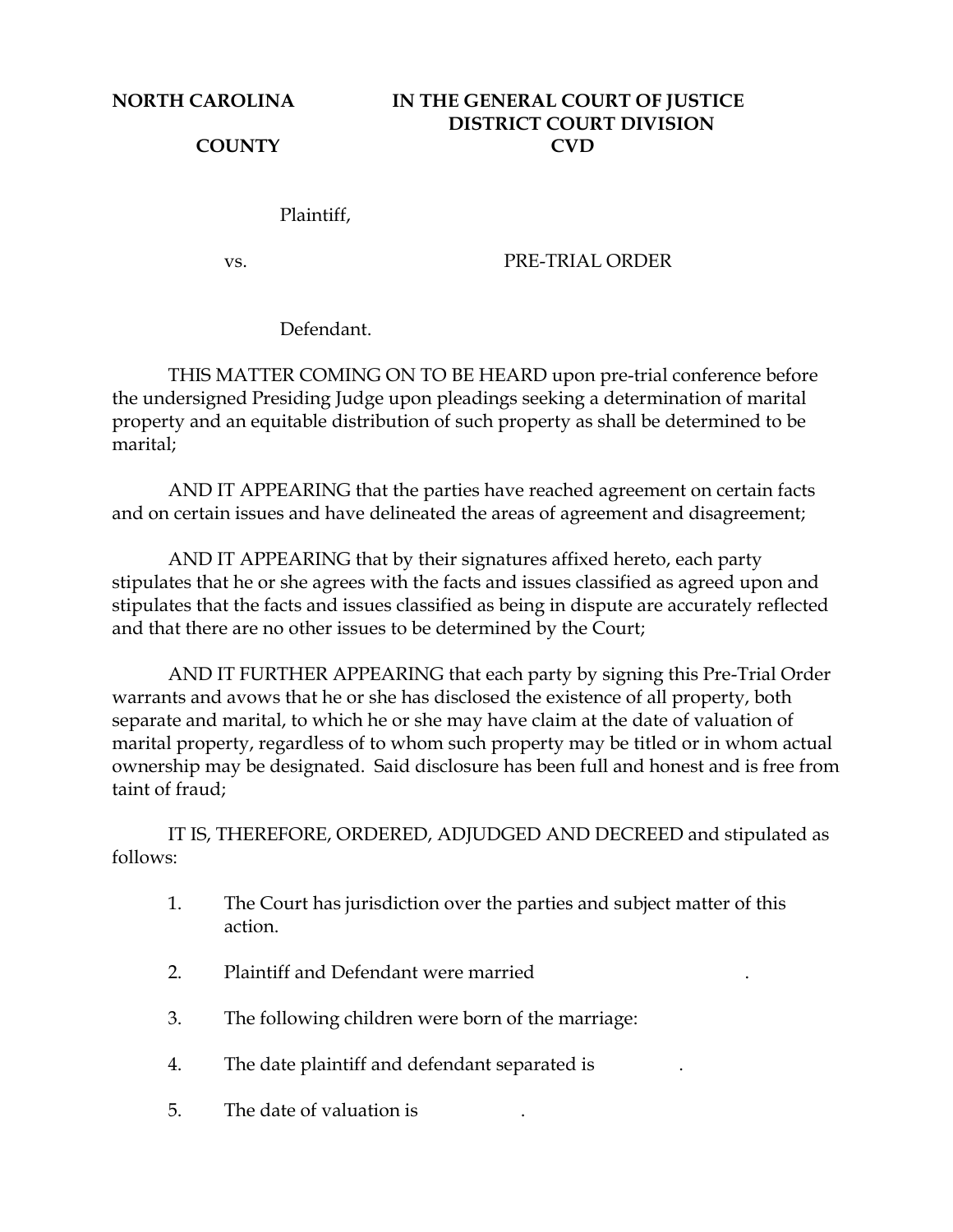- 6. Schedule I is a list of real property and mobile homes.
- 7. Schedule II is a list of motor vehicles.
- 8. Schedule III is a list of household furnishings and collectables.
- 9. Schedule IV is a list of miscellaneous personal property.
- 10. Schedule V is a list of accounts.
- 11. Schedule VI is a list of all businesses, stocks, securities and intangible assets.
- 12. Schedule VII is a list of retirement accounts.
- 13. Schedule VIII is a list of all life insurance policies.
- 14. Schedule IX is a list of all property acquired after the date of separation.
- 15. Schedule  $X$  is a list of debt that is secured.
- 16. Schedule XI is a list of debt that is unsecured.
- 17. Schedule XII is a list of divisible property.
- 18. An equal division is / is not an equitable division.
- 19. Schedule XIII is a list of factors justifying an unequal distribution.
- 20. The Presiding Judge shall rule on the following:

(a) What are the values of the items upon which the parties disagree as to value.

(b) Whether items about which the parties disagree as to classification are marital, separate or mixed property.

(c) If the parties do not agree that equal is equitable, the Judge shall rule on an equitable division.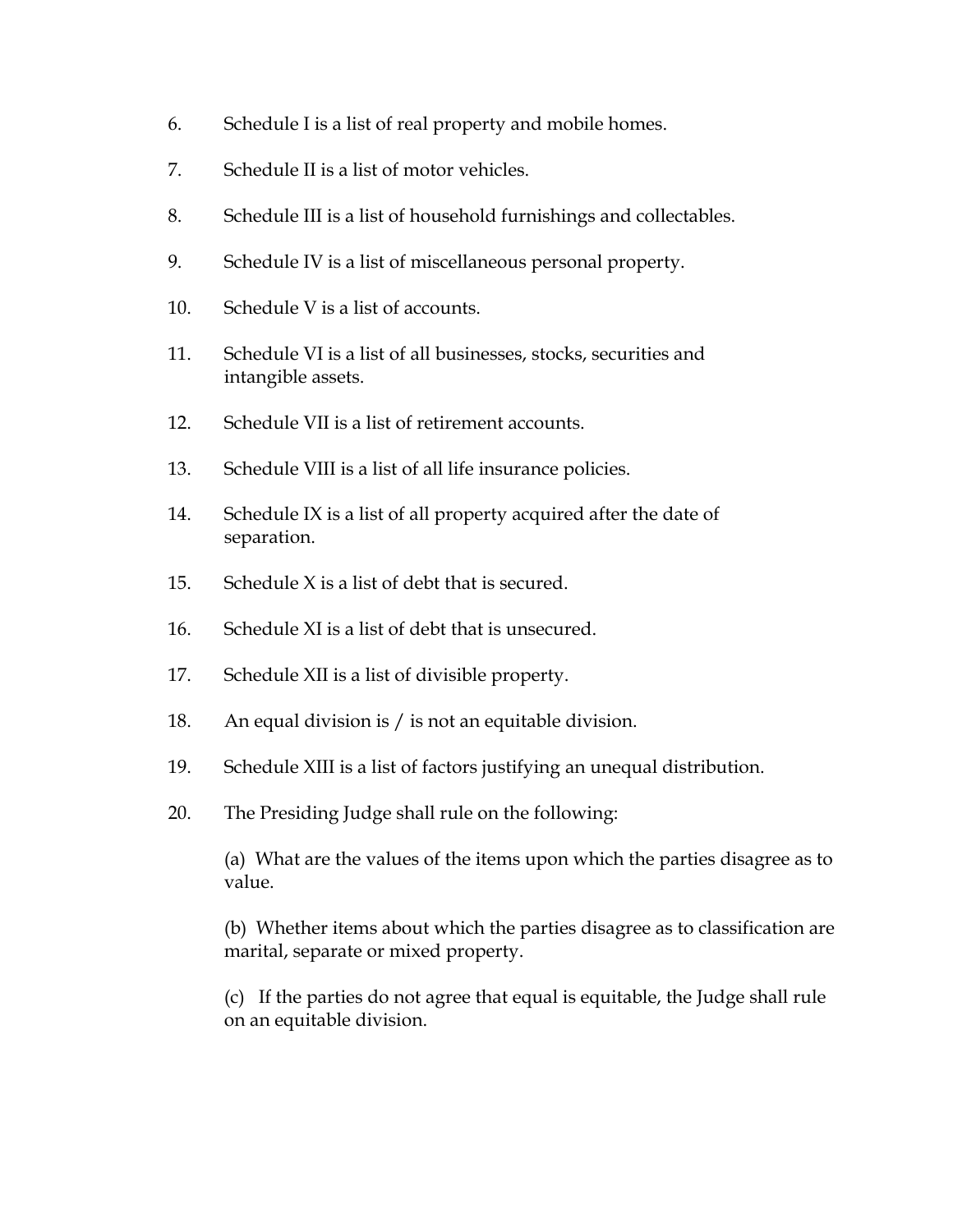- 21. The schedules and contentions of either party may be modified up to seven (7) days prior to trial.
- 22. Every schedule and item contained on each schedule is subject to modification if the parties stipulate.
- 23. The Court retains its authority, based on the evidence, to make findings of fact, conclusions of law and orders regarding value or distribution to affect an equitable division of property not withstanding the stipulations of the parties.

This the  $\_\_\_\_$  day of  $\_\_\_\_\_\_\_\_\_$ 

 $\overline{\phantom{a}}$  , which is a set of the set of the set of the set of the set of the set of the set of the set of the set of the set of the set of the set of the set of the set of the set of the set of the set of the set of th Judge Presiding

## **CONSENTED TO:**

\_\_\_\_\_\_\_\_\_\_\_\_\_\_\_\_\_\_\_\_\_\_\_\_\_\_\_\_\_\_\_\_\_\_\_\_\_

\_\_\_\_\_\_\_\_\_\_\_\_\_\_\_\_\_\_\_\_\_\_\_\_\_\_\_\_\_\_\_\_\_\_\_\_\_

\_\_\_\_\_\_\_\_\_\_\_\_\_\_\_\_\_\_\_\_\_\_\_\_\_\_\_\_\_\_\_\_\_\_\_\_\_

\_\_\_\_\_\_\_\_\_\_\_\_\_\_\_\_\_\_\_\_\_\_\_\_\_\_\_\_\_\_\_\_\_\_\_\_\_

Plaintiff

Plaintiff's Attorney

Defendant

Defendant's Attorney